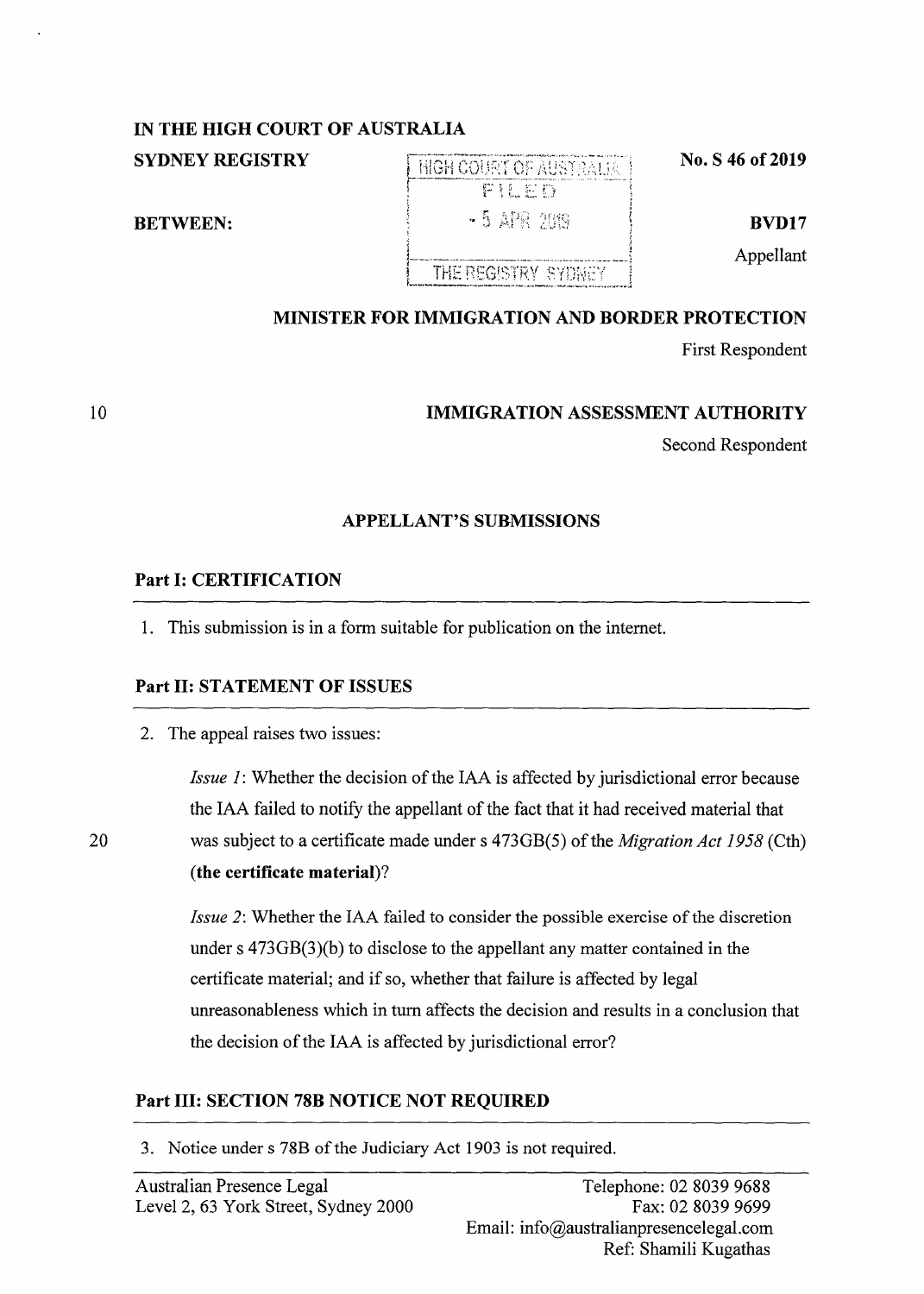#### **Part IV: CITATION OF DECISIONS BELOW**

- 4. *BVDJ* 7 *v Minister for Immigration and Border Protection* [2018] FCAFC 114.
- 5. *BVDJ7 v Minister for Immigration and Border Protection* [2017] FCCA 3046.

### **Part V: FACTS**

- 6. The appellant is a citizen of Sri Lanka who arrived in Australia on 13 October 2012. On 31 March 2016, he applied for a Safe Haven Enterprise (Class XE) visa. The appellant claimed that he met the criteria for the grant of the visa under s 36 because there was a real chance that he might suffer serious or significant harm if returned to Sri Lanka, because he had been a captive of, and then escaped from the Karuna Group 10 and because he is a Tamil who might be imputed to have supported the Liberation Tigers of Tamil Eelam ( **the L TTE).** 
	- 7. A delegate of the Minister refused to grant the visa. Material before the delegate included a file described as 'Offshore Humanitarian Visa Assessment File of [appellant's brother]'.
- 8. The matter was referred to the IAA for review. The IAA accepted the appellant's claim that his adopted brother joined the L TTE in 1998 and was killed in 2000 whilst fighting for the LTTE, that their father had been killed as a result of the brother's actions, and that another brother had twice been abducted, in 2007 and 2009, by the Karuna Group and fled Sri Lanka (he is now living in Australia having been granted a 20 protection visa). The IAA accepted that the appellant's mother had been detained by authorities in Sri Lanka resulting from their family's connection with the LTTE.
	- 9. The IAA did not accept the appellant's claims that he himself had been abducted by the Karuna Group. This was said to be because:
		- a. the appellant had been able to provide corroborative evidence to support the claims in relation to his family members, yet he did not supply corroborative evidence in relation to his own claimed experiences of past harm (AB 8, [17]);
		- b. the IAA had access to the appellant's brother's protection claims (the brother now living in Australia), which apparently contained detailed information regarding the family's connection with the LTTE, but did not state that the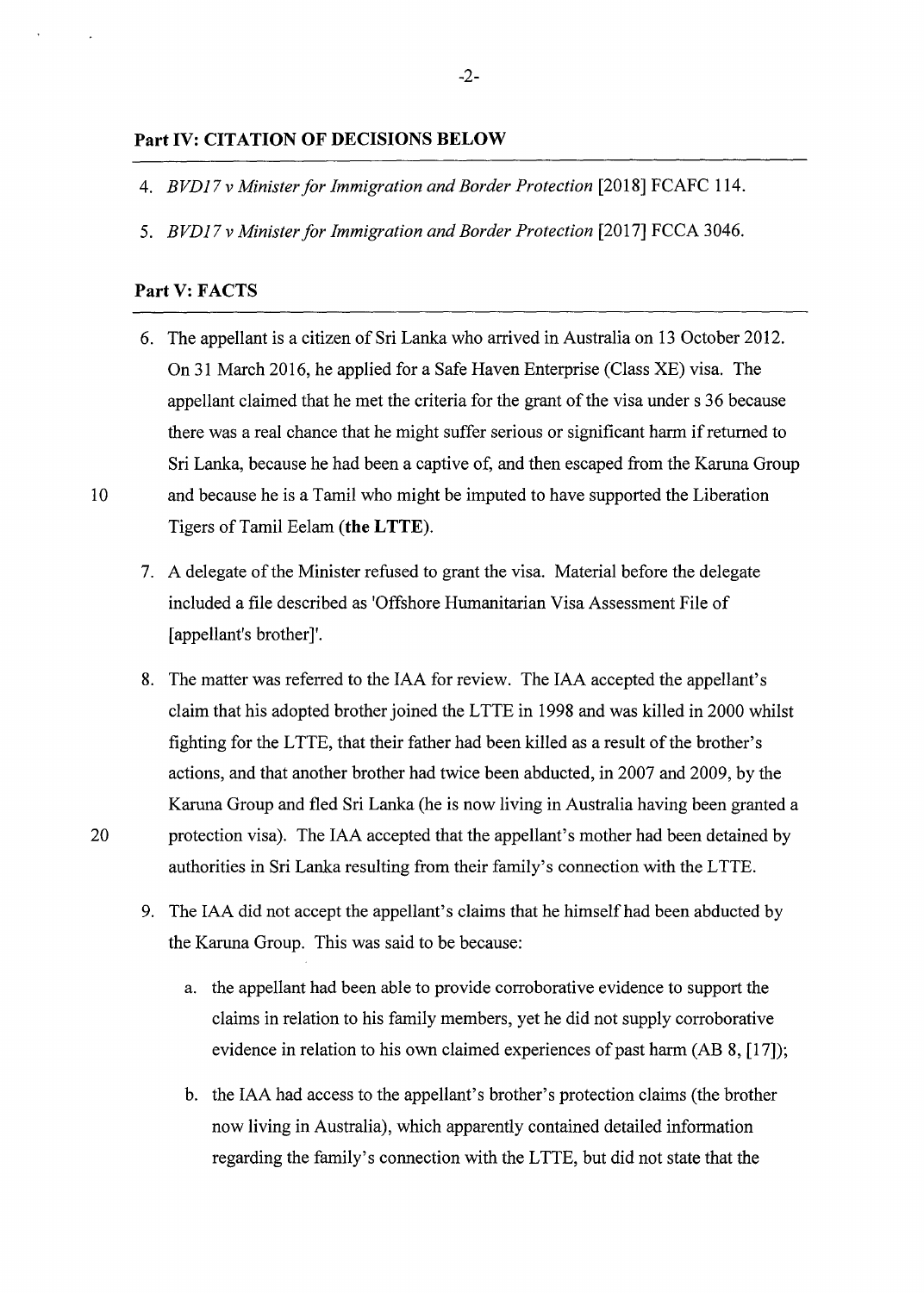appellant had suffered past harm  $(AB 8, [18])$  – the IAA found this omission to be "significant";

- c. the appellant had given inconsistent evidence about the length of time he had spent in detention and was found to have been insufficiently detailed in his evidence of his claimed past harm (AB 8, [19]-[20]); and
- d. the appellant had apparently not provided satisfactory evidence in relation to the claimed break out from place of detention by the Karuna Group, as well as the events which followed the break out (AB 8-9, [21]-[25]). (See also, AB 10, [29]-[30]).
- 10 10. The IAA stated that "[c]umulatively" (AB 9, [26]), the above matters led it to conclude that the appellant had "fabricated" the claim to have been abducted, detained and mistreated by the Karuna Group. The IAA considered that the lack of exposure to past harm at the hands of Karuna Group was highly probative  $-$  in the negative  $-$  of the prospect of the appellant facing such harm in the future (AB 11, [33]).
	- 11. In light of the findings that the appellant had not experienced harm in the past, the IAA reasoned that he was not a person of interest to the Karuna Group and would not be exposed to a real chance of harm upon return to Sri Lanka on that basis.
	- 12. Other aspects of the reasoning are not presently relevant, except to note that the findings of the IAA in paragraph 47 of its statement of reasons (AB 14) are directed to
- 20 Sri Lankan authorities at the airport and not the Karuna Group (and so, a materiality issue could not arise therefrom).
	- 13. There was before the IAA a certificate issued under s 473GB(5), in respect of a document titled:

 $[CLD2016/23422774 - 81065261046 - GAN095 - Clains from Offshore$ File of Family Member – [appellant's brother's name] – (OSF2012/035490)] contained in PDF Portfolio [D-1-PRID 210587895 -  $[appellant's name] - CID: 81065261046]$ .

14. It was accepted in the Court below that: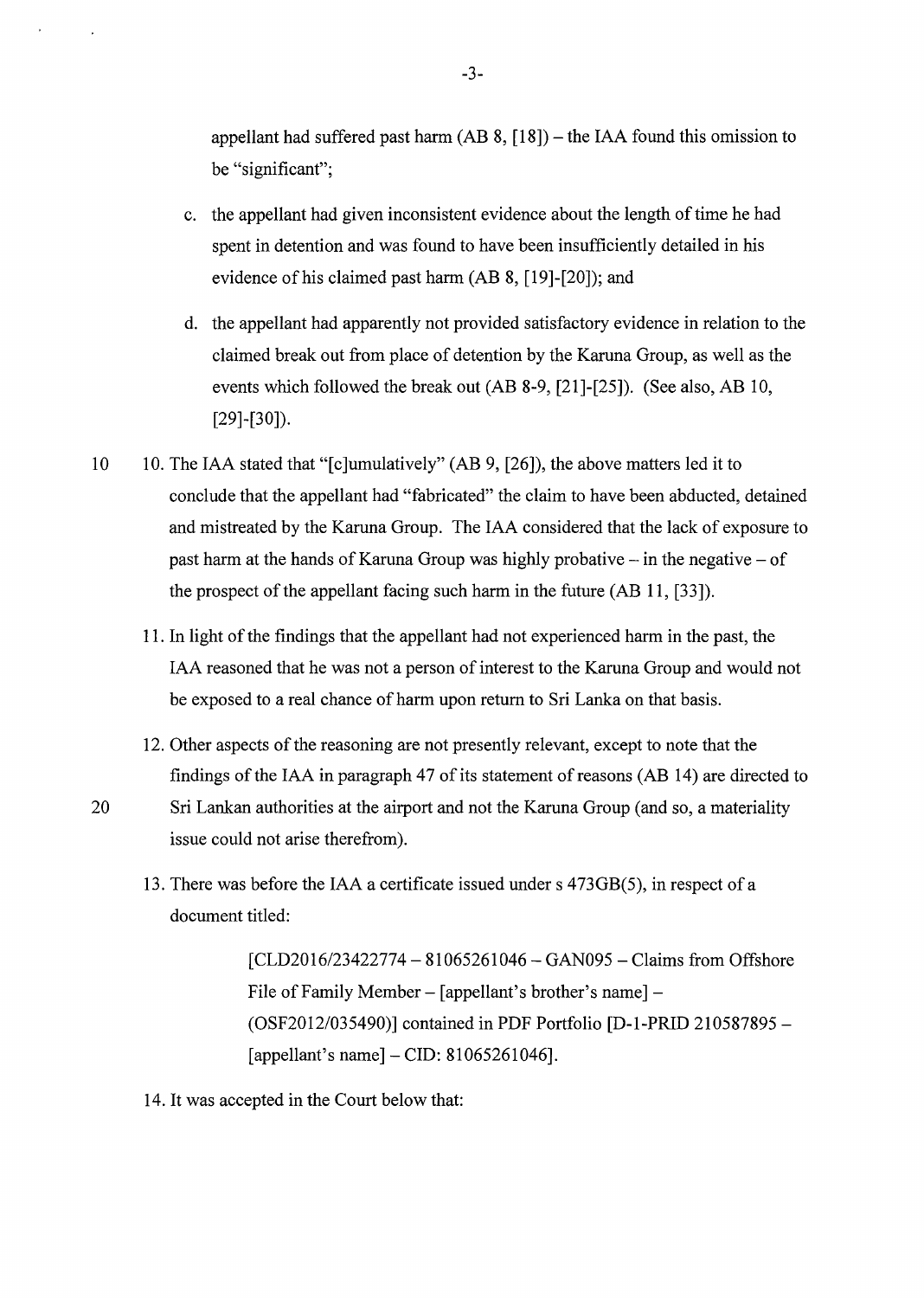- a. the summary of the appellant's brother's protection claims referred to by the IAA was part of certificate material (AB 8, [12]);
- b. the certificate material had not been disclosed at any time to the appellant prior to the decision of the IAA (AB 8, [12]); and
- c. the IAA had regard to the certificate material (AB 65, [36]).
- 15. Although the delegate had before her the brother's protection visa file (AB 55, [5]), in contrast to the IAA, the delegate did not place any significance on the supposed omission from the brother's file of reference to the appellant's experiences of past harm (AB 58, [13]).
- 10 16. Other than what appears on the face of the certificate, there is no evidence of any advice from the Secretary under s 473GB(2)(b).

### **Part VI: ARGUMENT**

### **Ground 1**

- 17. Having regard to the nature of the "review" being performed by the  $IAA$ , it is necessary to mention four preliminary matters.
	- a. *First*, certificate material is "review material" under s 473CB(1)(c).<sup>2</sup> That is because certificate material can only be given to the IAA if it is done "in compliance with a requirement of or under this Act" (s 473GB(2)) and the only relevant requirement is under s  $473CB$  (the provision of review material).<sup>3</sup>
- 20 b. *Second,* flowing from observations made in *Plaintiff* Ml *74,* certificate material might **be,** or might not be, "new information" depending on whether it was "before the Minister when the Minister made the decision". In this case, the

<sup>&</sup>lt;sup>1</sup> Plaintiff M174/2016 v Minister for Immigration (2018) 92 ALJR 481 (Plaintiff M174).

<sup>2</sup>*Minister for Immigration v BBS16* (2017) 257 FCR 111, [91] **(BBS16).** 

<sup>&</sup>lt;sup>3</sup> There is no reason to think that review material must be provided all at once.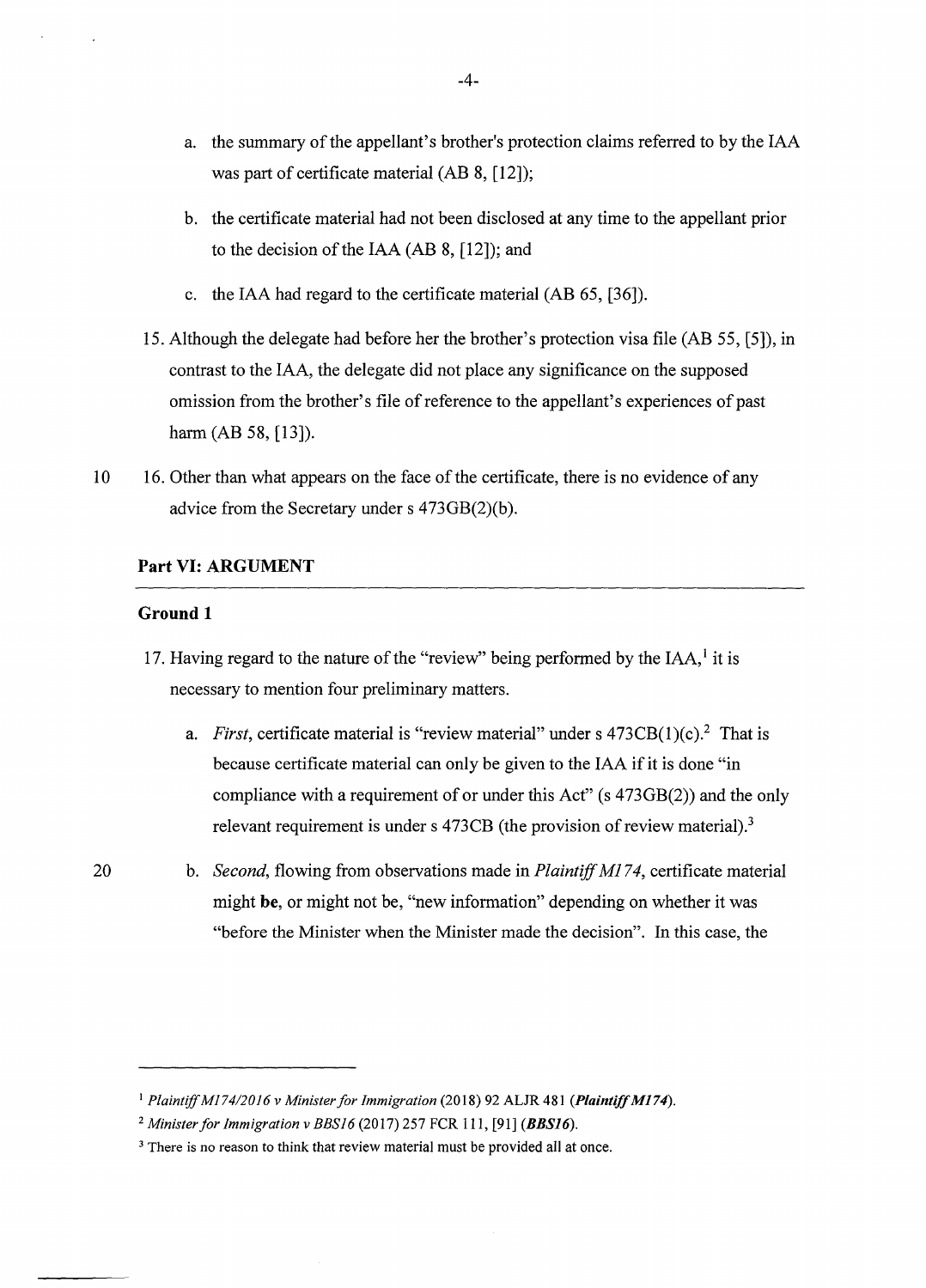brother's file was before the delegate and the certificate material was not "new information". 4

- c. *Third,* even putting asides 473DE, an applicant enjoys some degree of participation in a review by the IAA under Pt 7AA.
	- 1. An applicant can make submissions in relation to any issue arising from the delegate's decision, or in relation to any other issue arising in a review (implied in the function of performing a review).<sup>5</sup>
	- ii. An applicant can seek to persuade the IAA that it should get new information (implied by  $s$  473DC(1)).
- iii. An applicant can seek to advance new information to the IAA (implied by s 473DD(b)), subject to meeting the test under s 473DD(b).
	- iv. Allied to the above, an applicant can request that the IAA give to the applicant some or all of the review material so that the applicant might pursue ( or better pursue) the matters in (i), (ii) or (iii) above. The IAA must have power to provide such material to an applicant as a derivative implication of the above, even though there is not an express power.
	- v. If they know of the possibility, an applicant can make submissions in relation to a possible exercise of the discretion under s 473GB(3)(b), or supply new information specifically addressing that question.
- 20 d. *Fourth,* an applicant will know of some of the information that is before the IAA from reading the delegate's statement of reasons (and noticing ss  $473CB(1)(a)$ ) and (c)). However, they may be ignorant of material that was before the delegate if it has not been mentioned in the delegate's reasons, $6$  or was not set out in any detailed way in those reasons or set out in a way that was insufficiently detailed for an applicant to understand what issues might arise

10

<sup>&</sup>lt;sup>4</sup> There is no suggestion that the delegate failed to comply with s 57 of the Act because the delegate did not draw any adverse inference from the appellant's brother's protection file and apparently did not think that any of its contents would be the reason, or part of the reason for refusing to grant the visa.

*<sup>5</sup> Minister for Immigration v CLV16* [2018] FCAFC 80, [45]-[56].

<sup>&</sup>lt;sup>6</sup> A decision maker does not have to mention every piece of evidence that has been considered or is before them: *Applicant WAEE v Minister for Immigration* (2003) 236 FCR 593, especially [46]-[47].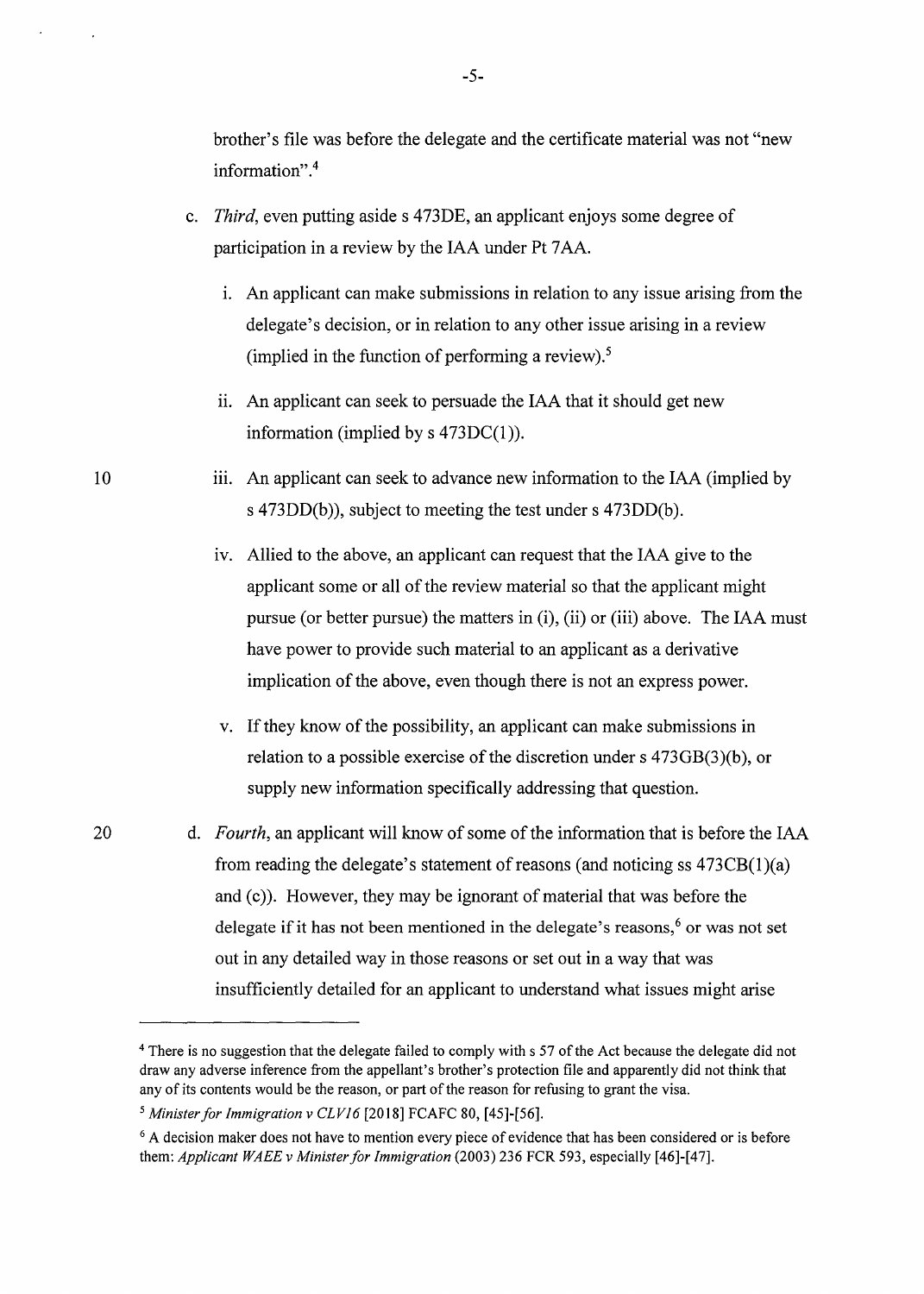from that information (as happened in this case). This is likely to arise frequently, given the narrow obligation under s 57, and because the obligation to give a statement of reasons does not require mention of every piece of evidence.

- 18. These observations reveal an important systemic feature of Pt 7 AA, within the broader context of decision making in relation to protection visa applications.
	- a. The regime permits an applicant a right to participate in the review, including the right to seek to change the course of the review.
	- b. This right extends to any issue<sup>7</sup> in the review.
- c. However, that right to participate might be undermined by review material being 10 referred to the IAA pursuant to s 473CB(1)(c) of which the applicant is unaware ( as occurred in this case).
	- 19. Even though one part of the Migration Act commands the IAA to conduct the review on the papers without accepting or requesting new information or interviewing an applicant (s 473DB), that command is expressly made subject to other parts of the Migration Act command the IAA to conduct the review in accordance with accepted understandings of the conditions on which Parliament confers procedural discretions upon administrative decision makers ( discussed further in ground 2).
- 20. This requires attention to the appropriate exercise of the procedural powers available to the IAA. The principal procedural powers are the power to get new information for 20 itself (s 473DC(1)), the implied power to invite an applicant to present argument or give new information, or both, in relation to an issue arising in the review, and where necessary, the implied power to give an applicant some or all of the "review material" to enable the applicant to do so in a meaningful way. These powers are implied from the existence of the obligation of the IAA to consider any submissions that are made to  $it^8$  and the ability for an applicant to seek to advance new information.

<sup>&</sup>lt;sup>7</sup>The term "issue" is used in its English sense and not in the sense understood under ss  $360(1)$  of  $425(1)$ .

<sup>8</sup> *Minister for Immigration v CLV16* [2018] FCAFC 80, [45]-[56].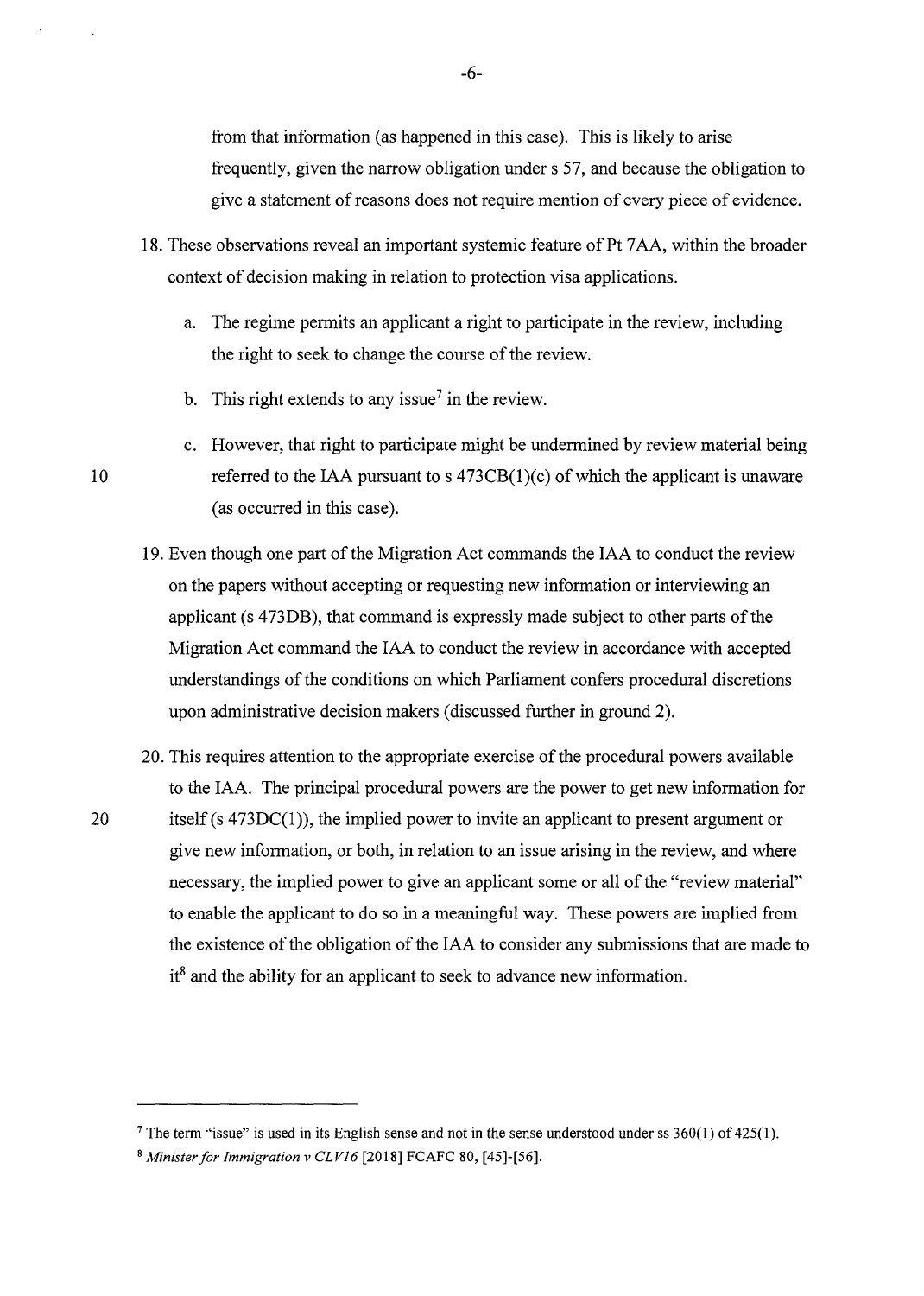*Section 473GB* 

- 21. Sub-section 473GB(l) defines the conditions for certification under ss (5). It is materially identical to s 438(1).
- 22. Sub-section 473GB(2) assumes the obligation of the Secretary under s 473CB to give documents to the IAA, and then specifies that where certificate material is to be given to the IAA, the Secretary must notify the IAA that s 473GB applies to the certificate material. It also authorises the Secretary to give advice to the IAA about the significance<sup>9</sup> of the document or information.
- 23. Sub-section 473GB(3)(a) authorises the IAA to have regard to such material. It is a 10 curious provision in light of s 473DB(1), requiring the IAA to consider review material (noting the certificate material is part of the review material). The rationale for the provision might be confirmatory (in an abundance of caution) of the obligation to consider review material under s 473DB(l) even though that material has a quality described in s  $473GB(1)$ .<sup>10</sup> Or, given that certificate material might be new information, the provision might authorise consideration of certificate material without meeting the test in s 473DD. It may be both. It is unnecessary to explore this further as it does not arise in this case.
- 24. Sub-section  $473GB(3)(b)$  the crucial provision in this appeal confers a discretion upon the IAA to "disclose any matter contained in the document, or the information, to 20 the referred applicant", subject to an obligation to have regard to any advice given by the Secretary under s 473GB(2).
	- 25. This discretion is different to the implied power of the IAA to give to an applicant some or all of the review material (other than certificate material) discussed in paragraph 20 above. That is because:

<sup>9</sup> It is not clear whether the term "significance" is limited to matters pertaining to the basis for the certification under ss (1) (noting the mention in s  $473GB(3)(b)$ ) or extends to the significance of the material to the substantive issues in the review. It is not necessary to explore this further.

<sup>&</sup>lt;sup>10</sup> Perhaps, absent this sub-section, there might be argument about whether the IAA could consider certificate material, especially where it is subject to public interest immunity, given the usual evidentiary consequences of a successful claim to public interest immunity in judicial proceedings.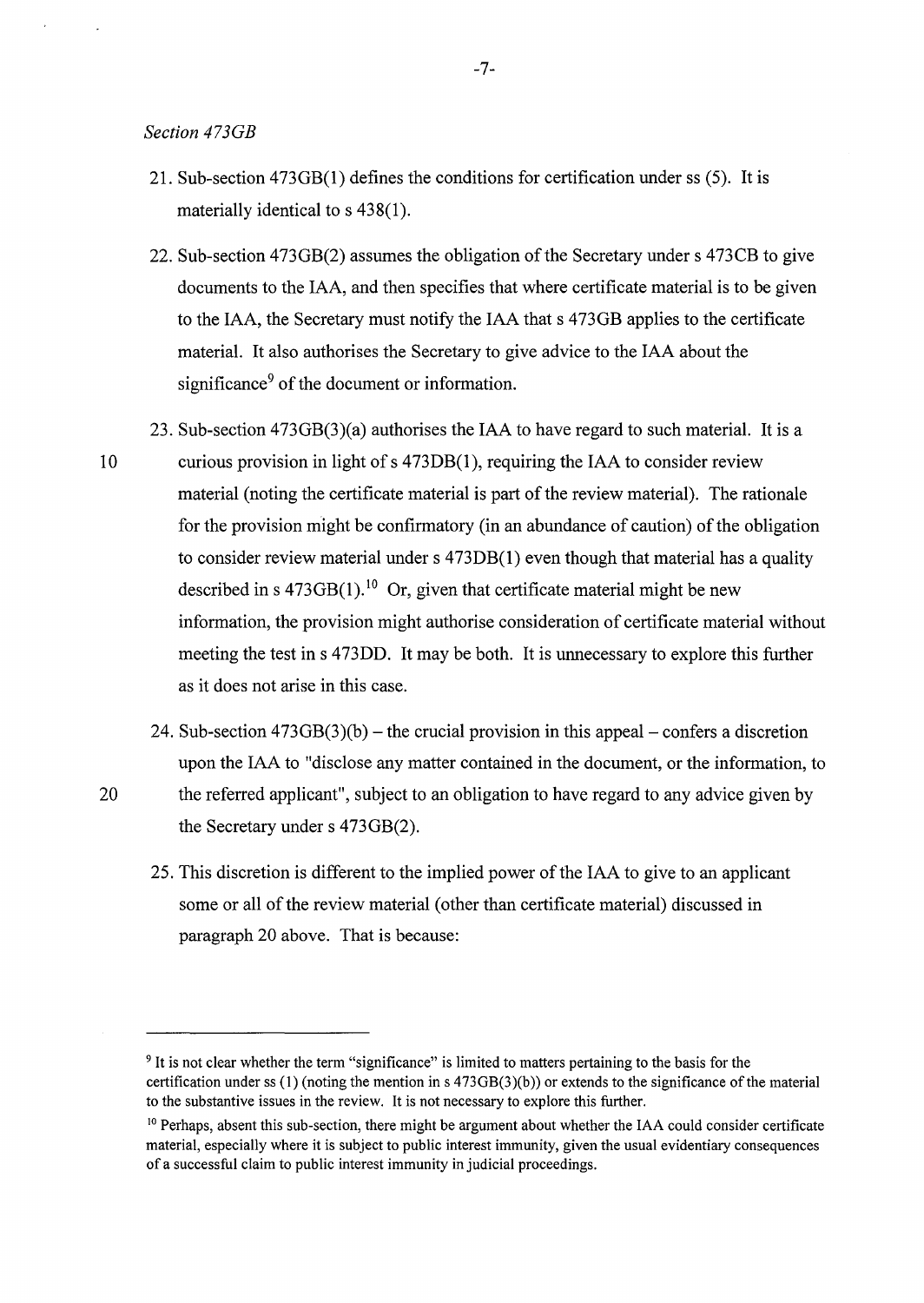- a. In considering whether to exercise the power under s 473GB(3)(b), the IAA would need to start from the premise that the Minister has correctly certified that the certificate material properly attracts public interest immunity or is otherwise confidential ( otherwise, the certificate is invalid). That premise would be a powerful (though not conclusive) factor against disclosure.
- b. The IAA would then need to consider the factors tending in favour of disclosure of some or all of the certificate material, having regard to the advice from the Secretary (which an applicant might wish to dispute) and to the adequacy of the protection(s) available under s 473GD.
- 10 c. Any decision to give certificate material to an applicant which could only be done pursuant to s  $473GB(3)(a)^{11}$  – is qualified by these considerations, which are additional to the considerations that apply in relation to the general implied power to disclose (other) review material.
	- 26. Sub-section 473GB(4) obliges the IAA to make a direction under s 473GD if any certificate material is given to an applicant (subject to criminal sanction for any breach of that direction).
	- 27. Sub-section 473GB(5) confirms that the Minister has power to issue certificates for the purpose of  $s$  473GB(1).
- 28. For the reasons given in paragraph 24-25 above, and analogously with s 438 in respect 20 of Pt 7 reviews,  $12$  the existence of a certificate materially alters the procedural context in which the review is to be conducted, most significantly for this case, by changing the factors relevant to whether the IAA might give some or all of the certificate material to an applicant – transporting the consideration from the general powers discussed in paragraph 20 above to the specific context of s 473GB(3)(b).
	- 29. There are four other points to note for general purposes, but they are not applicable in this case: (i) a certificate would truncate any obligation arising under s 473DE, if it applies; (ii) if  $s$  473 $GB(3)$ (b) empowers the IAA to consider certificate material that is new information without meeting the test ins 473DD, the invalidity of a certificate

-8-

<sup>11</sup> Applying the *"Anthony Hordern* principle".

<sup>12</sup> *Minister for Immigration v SZMTA* [2019] HCA 3.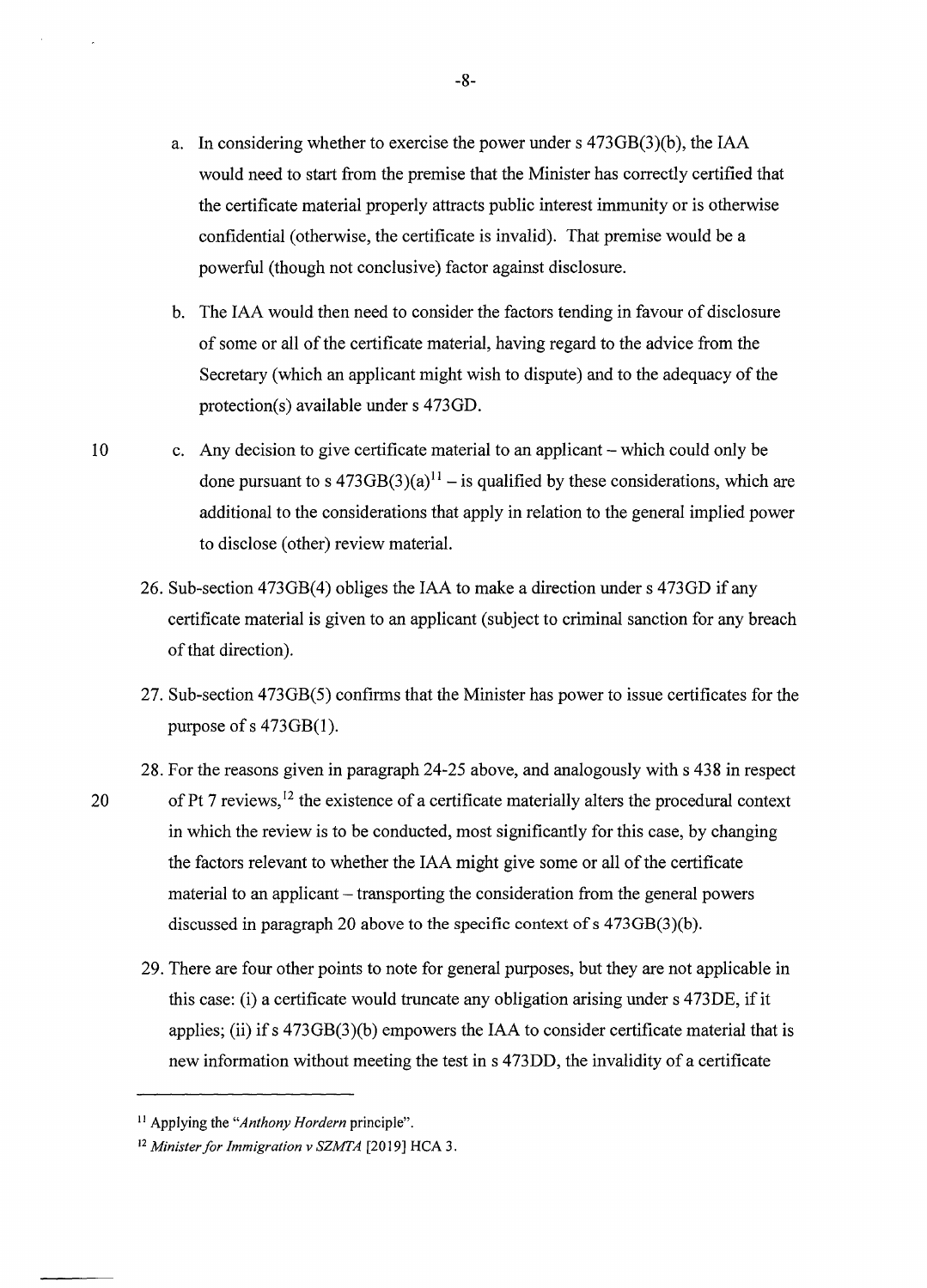would affect whether s 473DD is engaged; (iii) if the IAA was inclined to give certificate material to an applicant, invalidity of the certificate would affect the basis on which it might do so (ie, as certificate material under s 473GB(3)(b) or as ordinary review material), and would affect any direction made under s 473GD (including the consequential relevance for the criminal provision in  $s$  473GD(4)); (iv) a valid certificate would support an exemption under Div 2 of Pt IV of the *Freedom of Information Act 1982* (Cth), which affects an applicant's rights under that enactment.

30. Unless an applicant is told of the existence of a certificate under s 4 73GB, they will not know of these important modifications. This deprives the applicant of the 10 opportunity to advance argument or adduce new information relevant to the possible exercise of the discretion under s 473GB(3)(b), which is an opportunity that is contemplated by Pt 7 AA but not otherwise available unless the applicant is told of the existence of the certificate. It follows that but for any exclusionary effect under s 473DA(l), *mutatis mutandis* the reasoning in *SZMTA* at [29]-[30], there is an implied obligation on the IAA to inform an applicant that there is before it a certificate made under s 473GB.

### *Section 473DA(l)*

31. Section 473DA(l) provides:

"This Division, together with sections 473OA and 473GB, is taken to be an exhaustive statement of the requirements of the natural justice hearing rule in relation to reviews conducted by the Immigration Assessment Authority."

- 32. The provision makes two assumptions:
	- a. It assumes that but for  $s$  473DA(1), the lawful performance of a review under Pt 7 AA would require compliance with the requirements of the hearing rule.
	- b. It assumes that some of the requirements of the hearing are found in "This Division, together with sections 473GA and 473GB". This assumption arises from the contextual observation that "This Division" – being Div 3 of Pt  $7AA$  –

20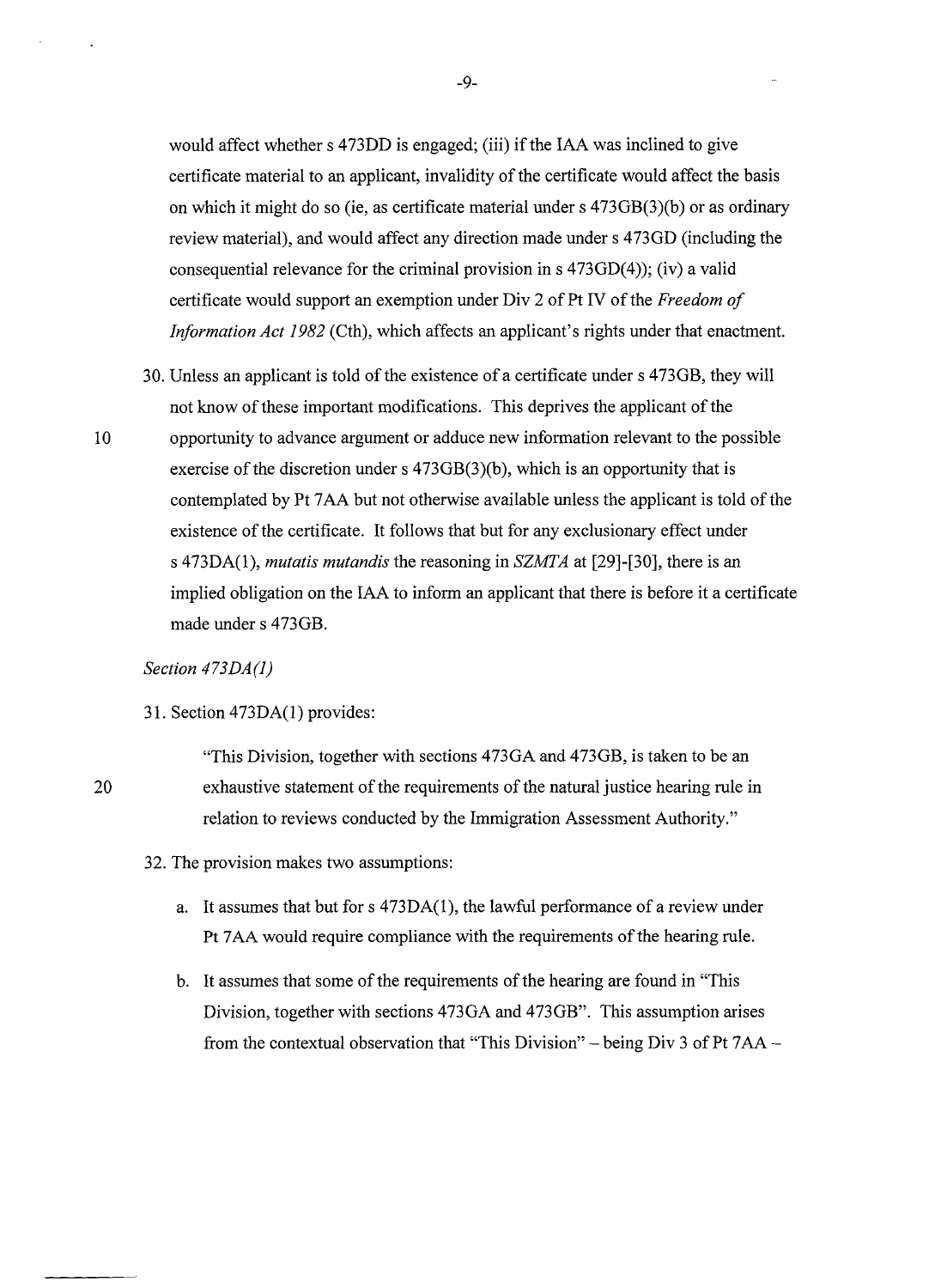and s 473GB are the only provisions in Pt 7AA where there is found any of the requirements of the hearing rule.<sup>13</sup>

- 33. With these assumptions in mind, s 473DA(l) then expressly states that the requirements of the hearing rule as found in "This Division, together with sections 473GA and 473GB" are taken to be exhaustive of all of the requirements of the hearing rule. The effect of this language is, metaphorically, to encircle the requirements of the hearing rule as are found in Div 3 of Pt 7AA and s 473GB, and to deem that compliance with those requirements is compliance with the hearing rule.
- 34. It follows that so much of the requirements of the hearing rule as are found in "This 10 Division, together with sections 473GA and 473GB" continue to apply in relation to a review under Pt 7AA and qualify the lawful performance of the review function.
	- 35. Put another way, s 473DA does not cut down any "requirement" of the hearing rule if it arises from s 473GB. Section 473DA takes s 473GB "as it finds it", and then works, relevantly, by stipulating that the IAA is not required to comply with any *other*  requirement of the hearing rule.
	- 36. Authority to the contrary in the Federal Court is wrong (the leading case is *BBS] 6,*  [96]-[100]). 14 The appellant's argument to this Court was not made in *BBSl6,* and in any event, *BBSl6* predates *SZMTA.* There is no further need to address *BBSl6* (or any case that has applied it).
- 20 37. This argument does not depend on any analogy with s 422B. That provision is materially different and does not assist the resolution of this case.

<sup>&</sup>lt;sup>13</sup> Section 473GA is also mentioned in s 473DA(1), but the purpose of this reference is not clear and does not need to be explored in this case.

<sup>&</sup>lt;sup>14</sup> BBS16 is wrong in other respects. Paragraphs 92-93 wrongly conclude that certificate material cannot be "new information"; as explained in M174, that depends on factual questions concerning the material that was before the delegate. Paragraph 96 wrongly assumes that the IAA will always have a discretion as to whether it considers the certificate material; but the correct position is that if the certificate material is not new information it must always be considered as part of the review material and if it comprises new information, it must at least be considered for the purpose of s 473DD.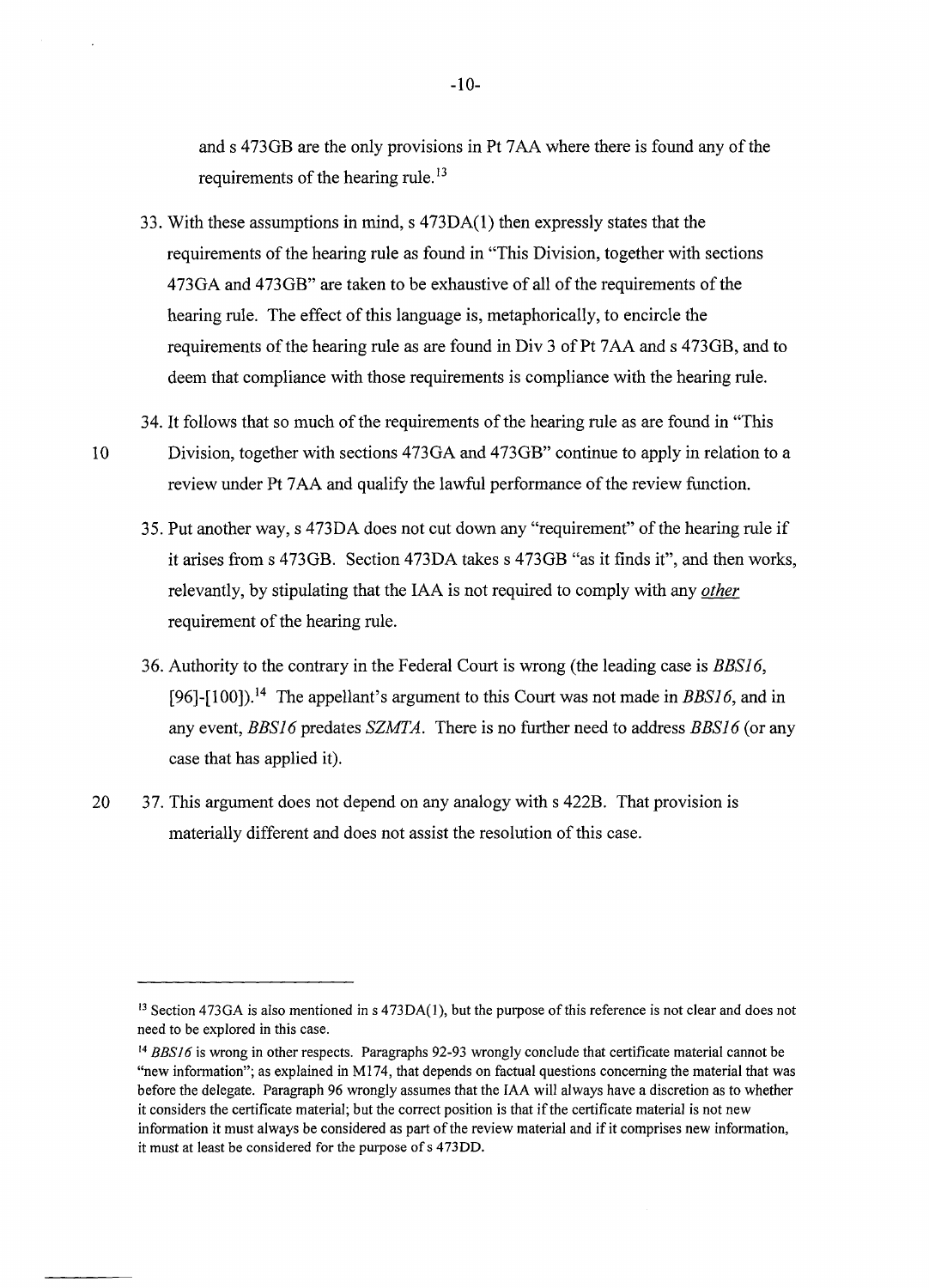#### *Conclusion on ground 1*

- 38. As there is an implied obligation upon the IAA to have informed the appellant of the certificate made under s 473GB, and the IAA did not comply that obligation, legal error is shown. The error materially affected the outcome and is jurisdictional error.
- 39. The failure to inform the appellant of the existence of the certificate material deprived him of the opportunity to take steps to seek to persuade the IAA to give him the certificate material pursuant to s 473GB(3)(b).
- 40. That was the loss of a valuable procedural opportunity.<sup>15</sup> If the appellant had known of the existence of the certificate material, bearing in mind that he was known to be in 10 contact with his brother in Australia, the Court can take notice that there was a realistic possibility that he might have advanced argument or new information (including perhaps from the brother) which may have led the IAA to exercise the power under s 473GB(3)(b). Accepting that there was a realistic possibility that this power might have been exercised favourably to the appellant, the Court can take notice that it was also realistically possible that the appellant might have been able to give argument or new information about the supposed omission of detail from the brother's file, which may have persuaded the IAA not to reason as set out at AB 8, [18]. In turn, that may have affected the "accumulation" of factors that led to disbelief of his claim to have suffered past harm, and if he was believed in relation to that claim, the overall 20 outcome may have been different (see AB 9 [26]).

### **Ground2**

#### *Legal unreasonableness and Part* 7 *AA*

41. The principles of legal unreasonableness are settled by *Minister for Immigration v Li*  (2013) 249 CLR 332 and *Minister for Immigration v SZVFW* (2018) 92 ALJR 713. 16

<sup>15</sup> See, by analogy, *WZARHv Minister for Immigration* (2014) 316 CLR 389.

<sup>16</sup> Although, the precise verbal formula in which these principles are to be expressed may not be: see *Minister for Immigration v SZVFW* (2018) 92 ALJR 713, [53], [59]-[60] (Gageler J); *DPl17 v Minister for Immigration* [2019] FCAFC 43, [110] (Mortimer J).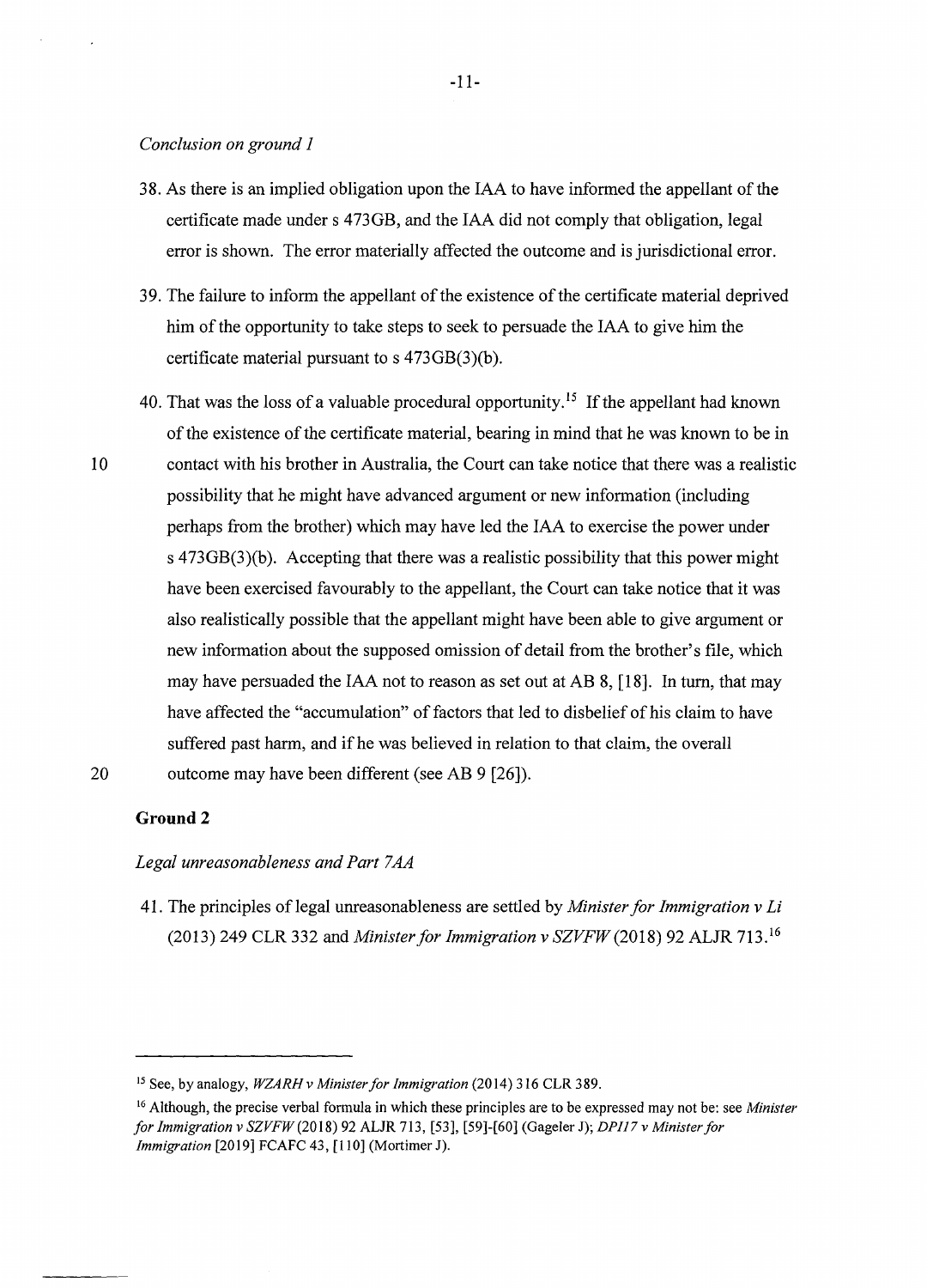For reasons discussed in *Stretton* and *SZVFW,* it is not possible to state any complete or general formula for the assessment of the *standard* of legal unreasonableness.

- 42. Accepting that the standard of legal unreasonableness is controlled by the statutory scheme in issue, in this case a significantly influential feature of the regime is that the IAA must perform the review on the papers and without accepting or requesting new information or interviewing the applicant (s 4 73DB). Another influential feature is that the deliberate modification of the rules of procedural fairness apply in a context where the review follows automatically upon the conclusion of a substantial decisionmaking process to which attach many of the rules of procedural fairness (Subdiv AB 10 ofDiv 3 of Pt 2). Thus, eg, although applicants would not usually have a hearing before the IAA, they will usually have been interviewed by a delegate. Any judgment
	- of unreasonableness under Pt 7 AA must take account of the fact that some degree of "fairness" has been afforded at an earlier stage.
	- 43. There are other aspects of the regime, understood against the background of settled principles of administrative law, that are also relevant:
		- a. the IAA must reach the correct<sup>17</sup> decision *at the time of the IAA's decision*;
		- b. the review is to be conducted based on the review material *and such new information as is admitted for consideration;*
		- c. the subject matter of the review requires attention to facts that are inherently changeable, often rapidly so, and there is a time gap between the delegate's decision and the decision of the IAA ( and not just because of changes in country information) (and the subject matter of the review contemplates the possibility of *sur place* claims);
			- d. the possibility that an applicant may be unaware of the existence of material relevant to an IAA review, and may not have been afforded a reasonable opportunity to address that information at any earlier stage.

<sup>17</sup> In the sense discussed in *Drake v Minister for Immigration* (1979) 24 ALR 577,589. The substantive decision of the IAA does not involve any discretionary element, and it is not relevant to have regard to the "preferable" aspect of this formulation.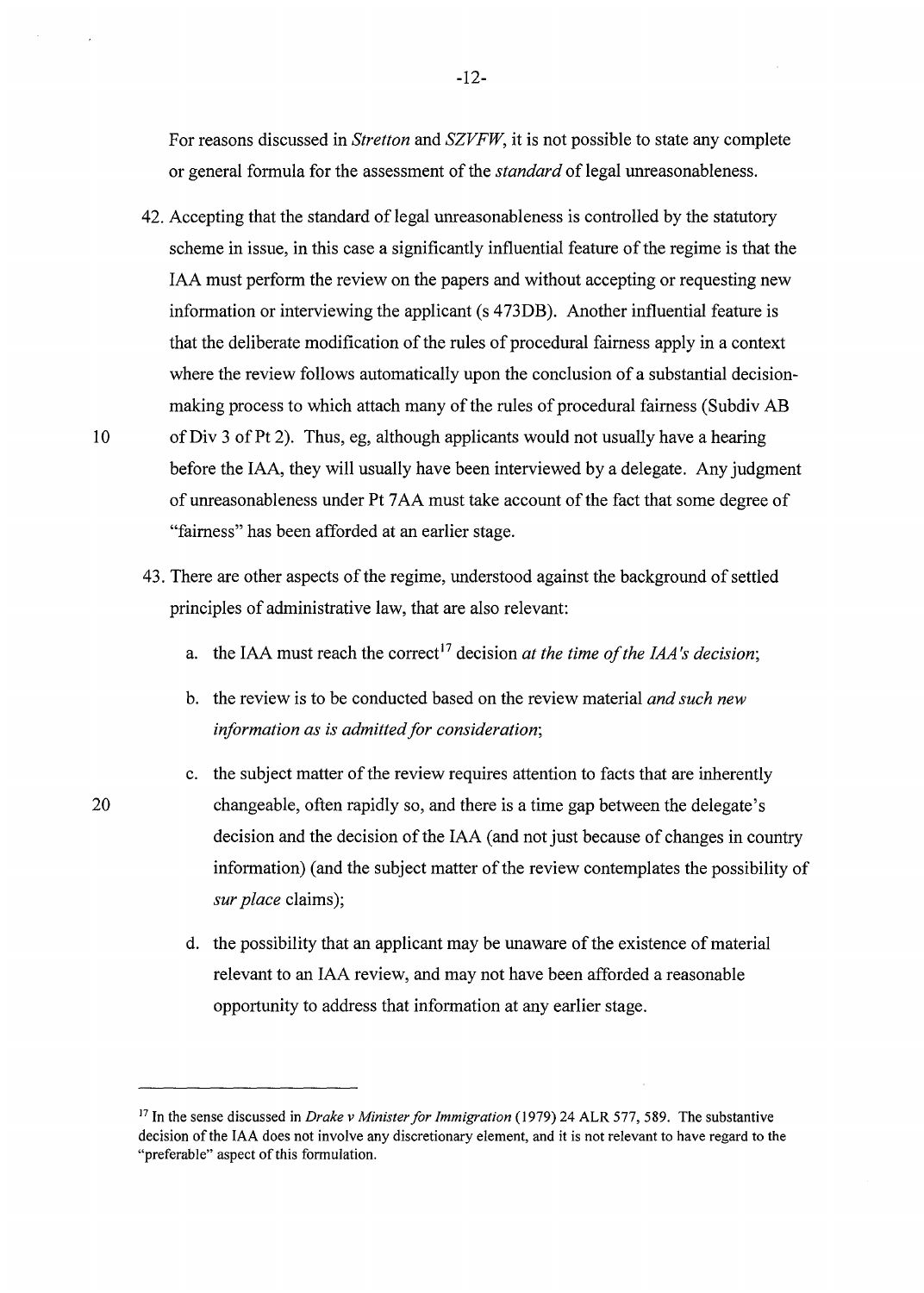- 44. To these matters should be added the observations made in paragraphs 18-20 above.
- 45. Further, and analogously with the reasoning of Mason Jin *Minister for Aboriginal Affairs v Peko-Wallsend Ltd* (1986) 162 CLR 24 at 44-45, the scope, subject matter and purpose of the Migration Act, including Pt 7 AA, implies that the IAA will perform its function on the basis of all relevant information available to it, including where that requires the exercise of some procedural power available to the IAA.<sup>18</sup>
- 46. These matters are especially important as the review under Pt 7 AA commences "automatically" upon referral from the Secretary (and not application by an applicant), and because a review is not done just for the benefit of an applicant ( although there 10 clearly is such a benefit) - there is also a need to ensure that Australia meets its obligations to other nations not to *refoul* people in certain circumstances (in accordance with the interpretation of those obligations specified by Parliament in the Migration Act), which concerns Australian society at large.
- 47. The procedural discretions empower the IAA to obtain relevant information which it does not have in the review material. One obvious situation where the IAA would know that there may exist relevant information, but which is not before it, is where the IAA knows that an applicant has not been provided with an opportunity at any stage to respond to adverse information personal to their claims. In this situation, the relevant information that is not before the IAA is any answer that the applicant might give to 20 the adverse information. Such information is likely to be easily available, upon request from the applicant. Indeed, if it is not available, that too would be useful information as it may justify an inference adverse to the applicant.
	- 48. Where this situation arises, the IAA could not perform a "review" as contemplated in Pt 7 AA without at least *considering* the possible exercise of a procedural discretion to enable it to obtain relevant information. That is legal unreasonableness, because it falls beneath the minimum standard expected by the Migration Act, when it is understood in its full context with reference to administrative law principles and broader notions of legal traditions and history, as discussed above.

<sup>18</sup> There is also analogy, to a lesser extent, with the discussion in *Minister for Immigration v SZIAI* (2009) 259 ALR 429 at [26] with respect to any "duty to inquire" on the part of administrative decision makers.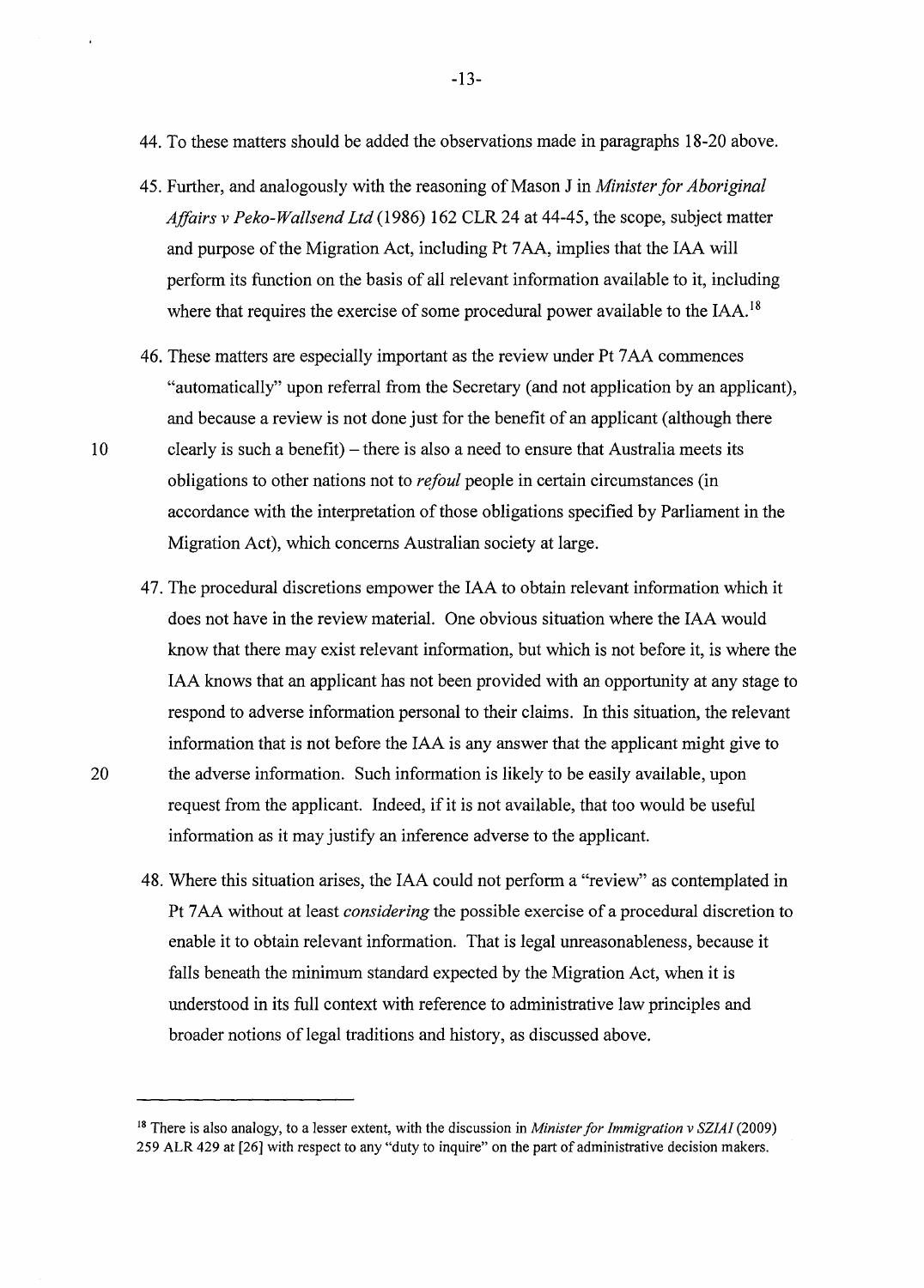49. Bearing in mind that the discretion in issue is a *procedural* discretion, the suggestion that there is a link between legal unreasonableness and procedural fairness, 19 also provides some useful guidance in the judgment of unreasonableness. A fair procedure would require that the person has a reasonable opportunity to respond to any information adverse to their claims, at least insofar as it was personal to them and not general country information. There is consonance between the outcomes of unreasonableness in the failure to consider the exercise of a procedural discretion and procedural unfairness if the requirements of the hearing rule applied. Where the former is shown, one would usually expect the latter. However, the link does not work 10 in the other direction - a conclusion of legal unreasonableness affecting the exercise or non-exercise of a procedural discretion will not be shown just because one would have expected a conclusion of procedural unfairness if the requirements of the hearing rule applied. But it is still useful  $-$  if an allegation of unreasonable conduct would not have been procedurally unfair if the requirements of the hearing rule applied, the allegation would fail. That suggests that the standard of legal unreasonableness is influenced by, although not controlled by, general notions of procedural fairness.

### *The decision of the IAA in this case is affected by legal unreasonableness*

- 50. The Federal Court did not accept that the IAA had failed to consider whether to exercise the power under s 473GB(3)(b). That conclusion is wrong.
- 20 51. Although it is true that the omission to mention some matter in a statement of reasons does not immediately justify an inference that the IAA failed to consider that matter.<sup>20</sup> that inference should have been made in this case.
	- 52. The Federal Court did not pay attention to the fact that the IAA did not confine itself in the statement of reasons only to those matters which it was obliged to address  $-$  it specifically addressed the procedural history of the matter and the information before it (AB 4 [l]-[3]). Accepting that the IAA addressed more than the minimal requirements, it should be understood as having chosen to address everything that it thought was relevant to the exercise of its power, procedural and substantive. If that is

<sup>19</sup>*Li,* [92]; See also *DP117,* [78]-[95].

<sup>&</sup>lt;sup>20</sup> Minister for Immigration Yusuf (2001) 206 CLR 323, [69] (Gummow and Hayne JJ).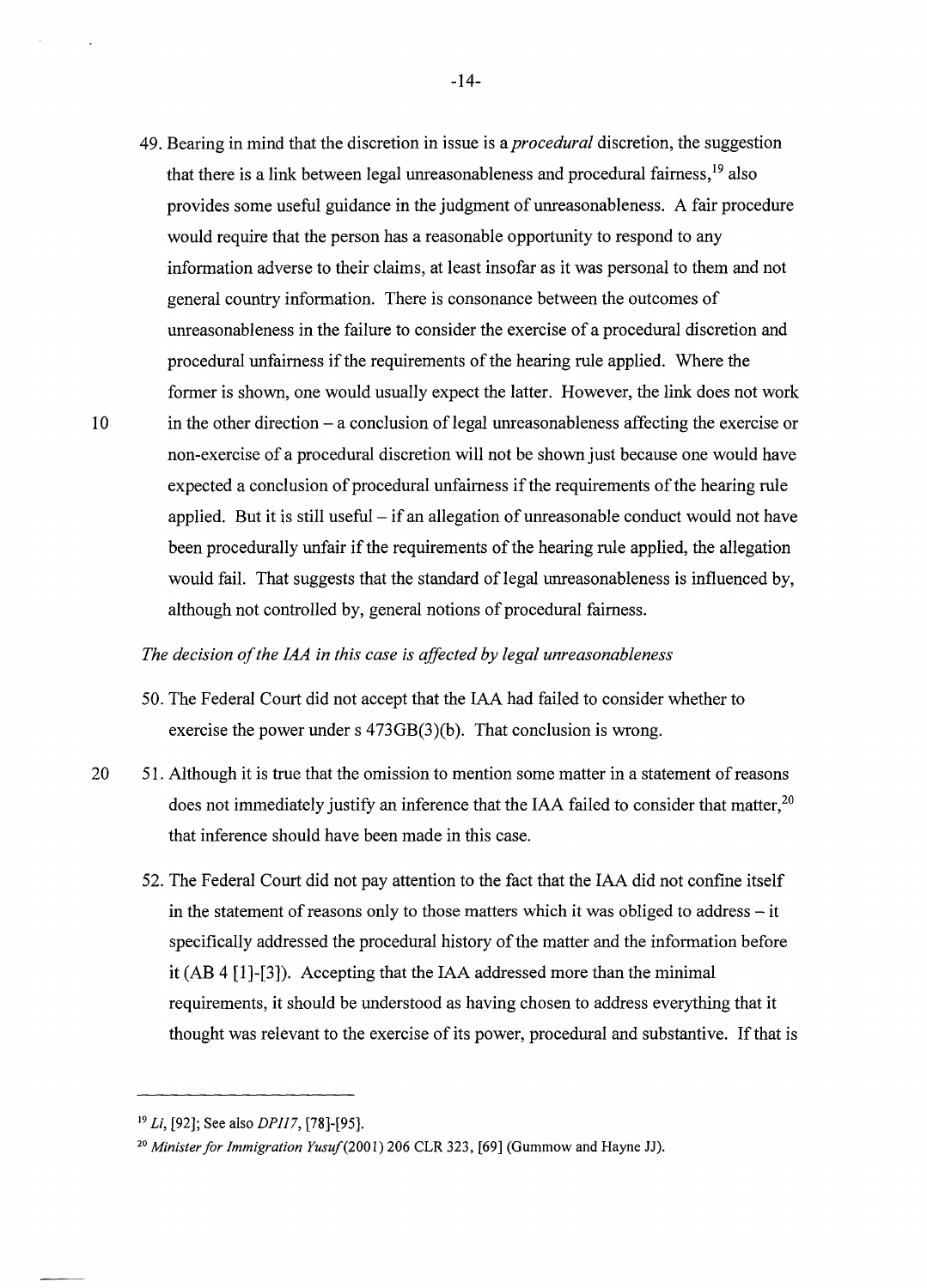accepted, because there is no reference to the discretion under s 473GB(3)(b), it should be inferred that the possible exercise of that discretion was not considered.

- 53. That conclusion is fortified by the following matters.
- 54. The IAA found that the appellant had fabricated a crucial event in the context of his claim to be owed protection. This was in circumstances where most of his other claims had been accepted, which claims objectively tended to increase the probability that the appellant was, as claimed, a person with an imputed L TTE connection (his father was killed for such an imputed LTTE connection). The finding of fabrication was significantly influenced by the fact that the appellant's brother had not mentioned 10 in his own (successful) claims to be owed protection that the appellant had suffered harm. This finding had not been made by the delegate and there was no way that the appellant might have anticipated that the finding was "open on the materials" because he had never had access to those materials ( and the IAA knew this to be so).
	- 55. The omission was probative only if it was unexplained. However, the IAA could not justifiably infer that the omission was unexplained because the appellant never had the opportunity to explain that omission, and the IAA ought to have known that the appellant may well be able to provide an explanation for the omission. If the appellant could do so, that would have been highly relevant to the review.
- 56. These matters show that there was great force in the considerations favouring the 20 exercise of the discretion under s 473GB(3)(b), and objectively, any such exercise was directed to an important issue in the review. If the IAA had considered the possible exercise of the discretion and formed some reason for not exercising it favorably to the appellant, which must have been sufficiently strong to outweigh the forceful considerations in favour of its exercise, it is very unlikely that that reason would not have been recorded in the statement of reasons in this case.
- 57. Further, because whatever the resolution of ground 1, it cannot be doubted that the IAA had power to give the certificate to the appellant, the fact that it did not disclose the existence of the certificate to the appellant tends to suggest that it did not consider the possible exercise of the discretion under s 473GB(3)(b). That is because one 30 would expect that if the IAA, acting as a conscientious decision maker, had turned its mind to the possible exercise of the discretion under s 473GB(3)(b) it would have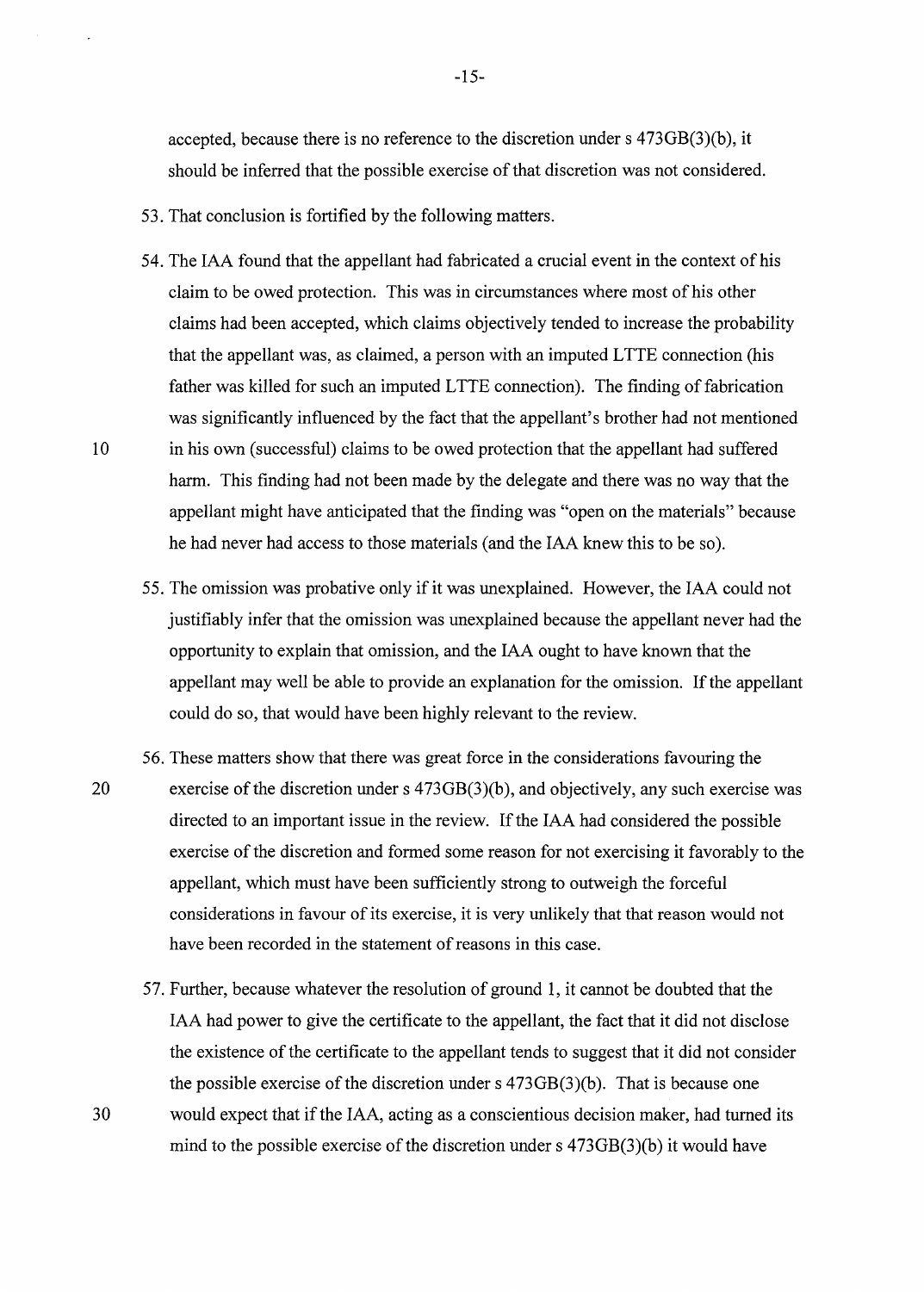realized that its assessment of that discretion would have been informed by any argument or new information that the appellant might be able to supply (including because the IAA knew that the appellant had been in contact with his brother in Australia as recorded in the delegate's decision record).

- 58. For these reasons, the Federal Court was wrong not to infer that the IAA had not considered the possible exercise of the discretion under s 473GB(3)(b).
- 59. Accepting that the possible exercise of the discretion was not considered, the seriousness of the subject matter of the review and the importance of the certificate material, weighed against the ease of the function of considering the exercise of the 10 discretion, justify a conclusion that the failure to so was legally unreasonable in this case. That failure to consider the discretion disabled the IAA from recognizing that there was a significant lacuna in the information before it, a lacuna which was capable of being filled if the IAA chose to exercise the discretion. But not even considering whether to do so falls beneath the minimum expected of the IAA.
	- 60. This was material to the outcome of the decision for the same reasons set out in paragraph 40 above.

#### *No allegation of unreasonable failure to exercise the discretion under s 473GB(3)(b)*

61. If the appellant has not shown that the IAA did not consider the possible exercise the discretion under s  $473GB(3)(b)$ , the appellant could not succeed in showing that any 20 decision not to exercise the power under s 473GB(3)(b) was affected by legal unreasonableness. As noted above, one consideration that the IAA would have been entitled to give weight to is the confidential quality of the certificate material. The appellant has never seen the certificate material and cannot assert in this Court that the considerations relating to such confidentiality as would tend against disclosure were so slight that it was legally unreasonable not to disclose the certificate material.

#### **Part VII: ORDERS SOUGHT**

The appellant seeks orders as set out in Notice of Appeal (AB 74-75).